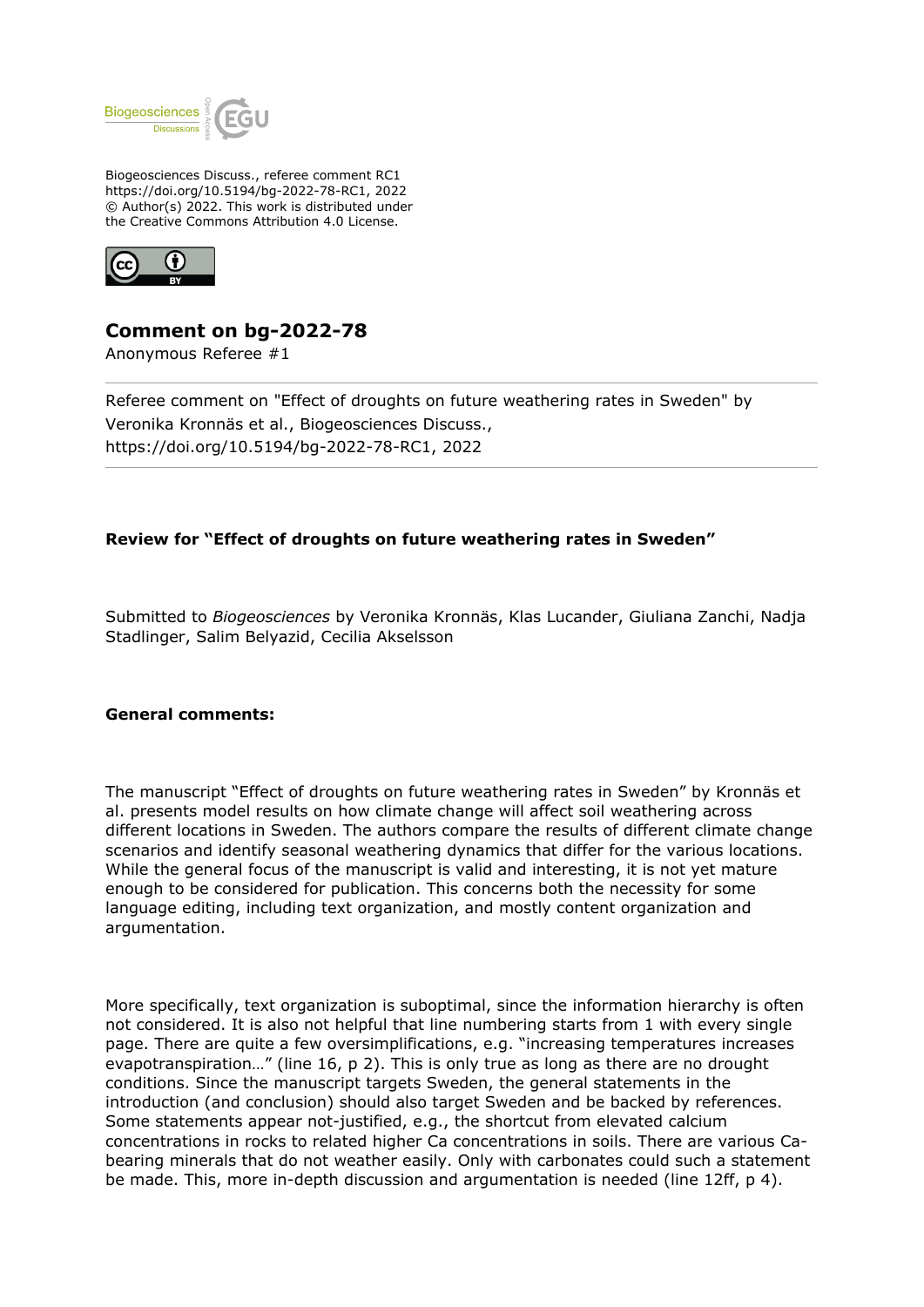Lastly, Figures with multiple graphs of similar content, e.g. figures 3 and 4, should bear the same scales to make a direct comparison easier. Normalizing the absolute weathering rates would make a direct comparison of the relative changes in weathering easier across sites.

## **Specific comments:**

**Title**: You are not only looking at the effect of droughts, but more general on the effect of climate change. This should probably be addressed in the title and also that you are focusing on soil weathering.

**Abstract**: In general, try to focus on your main findings. The abstract contains a lot of descriptive text and it is not always that easy for the reader to extract the main findings. Additionally, try to give some more context, it is not always that clear to what you exactly are referring to (e.g., stronger compared to what, less compared to what...)

Line 12, p 1: What do you mean with "climate change base scenario"? Could you give some more context in the abstract already?

Line 13, p 1: Either there is a geographical gradient or not. Later you say, that there are clear differences in the response of weathering rates between north and south Sweden.

Line 15, p 1: More variable compared to what? Compared to weathering rates during winter or across sites? Try to use less descriptive words and be more precise, e.g. using numbers from your models.

Line 18, p 1: "Changes in seasonal dynamics due to climate change differ between regions." This is obvious given the large area your sites cover. In addition, what do you mean with "seasonal dynamics"? Seasonal dynamics of the weathering rate or the climate in general?

Line 20, p 1: What do you mean with "high"? Please provide some numbers here.

Line 24, p 1: Grammar. Use events instead of occurs?

Line 25, p 1: Quicker compared to what? Fine-textured soils? Try to be more precise and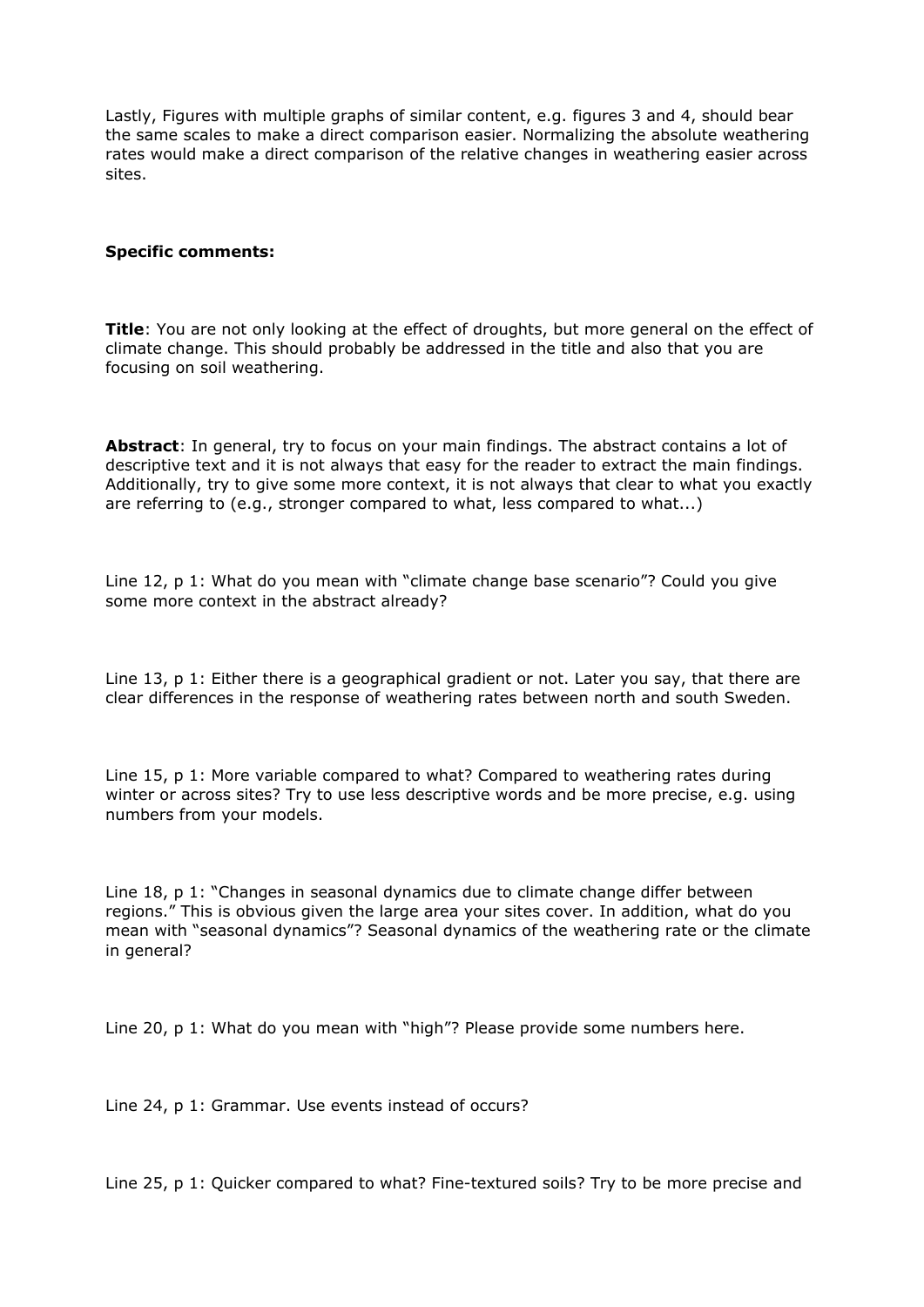clearly state where and why weathering is lower/higher compared to what.

Line 25, p 1: Weathering rates of 78% still seems to be fairly high to me. It is difficult to put relative numbers in context without knowing the sites and the absolute values.

Line 26, p 1: "In the north, the soils do not dry out as much despite the low precipitation, …" Why? Is it because of less evapotranspiration?

**Introduction**: As stated earlier, the introduction could be improved by focusing more on Sweden and by mirroring what is presented and discussed in the result, discussion and conclusion sections. In the introduction you focus a lot on the responses of forests, but in the main text you write mostly about soil weathering.

Line 11, p 2: Better "in contrast" instead of "moreover"?

Line 13, p 2: I cannot really follow your argumentation here. At the beginning of this paragraph you write that forest cover will decrease which will results in a decrease in soil nutrients and here you write that there will be increased forest growth in the future that need more nutrients. Could you please add some more background information and references? In addition, your manuscript focusses more on changes in weathering than the future of forests. So maybe, you should focus more on this and less on the future of forests which are not only driven by weathering (as you also write).

Line 15f, p 2: "Weathering rates increase with temperature, but also with soil moisture." This is only true if enough moisture is available. Try to be more precise here and explain the importance of the different factors in more detail for Sweden, since this is the geographic focus of your study.

Line 19f, p 2: This is not part of the effect of climate change on weathering. So maybe, this fits better when you talk about trees and how they might response to changes. In addition, to which minerals are you referring here and on which weathering products to they depend?

Line 20ff, p 2: This is a really general sentence which does not add much information/context. Please give some more context and say under which conditions you expect to have higher weathering rates and under which you expect to have lower weathering rates.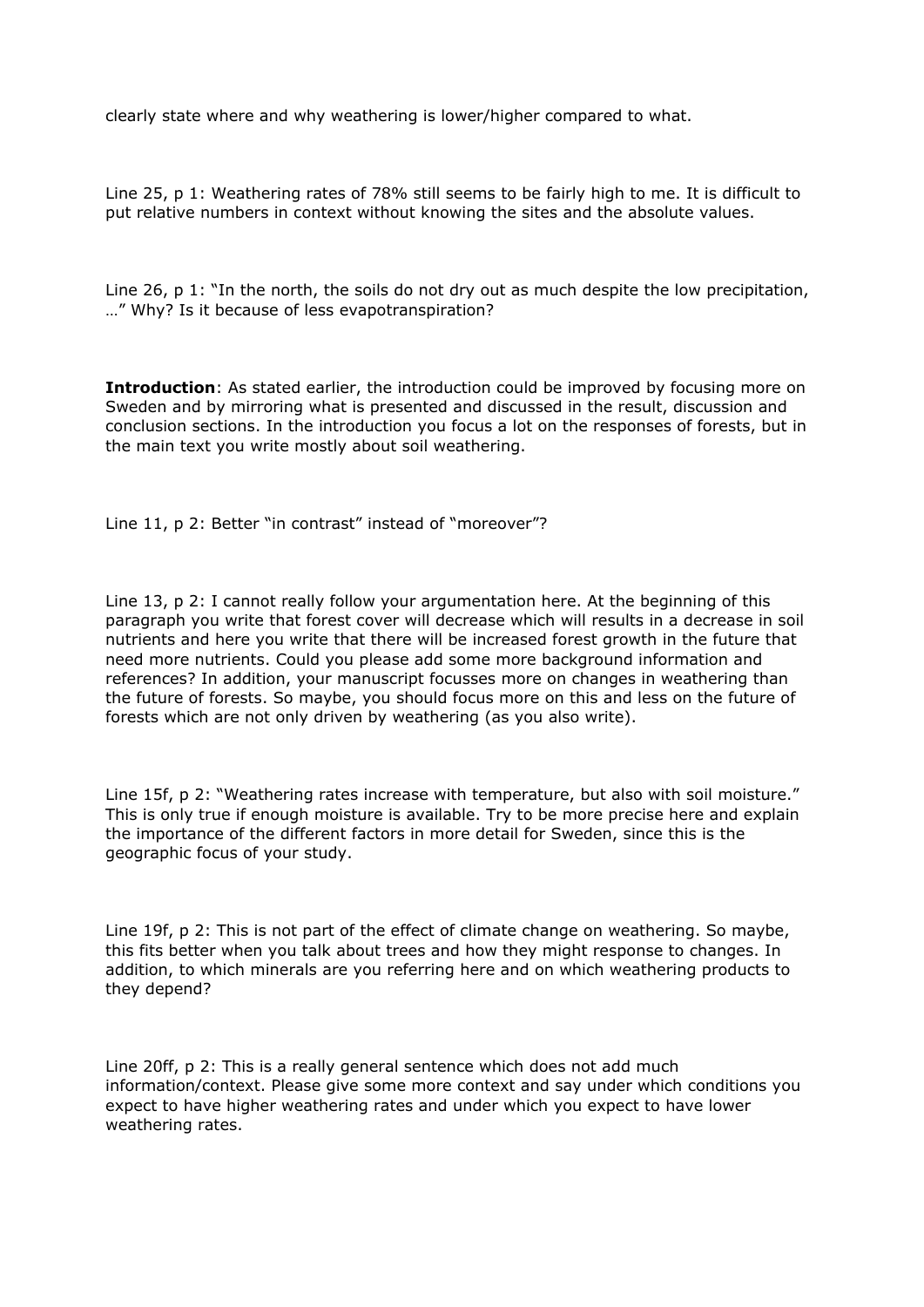Line 22f, p 2: Also, this sentence does not really contain information that help the reader to follow your argumentation.

Line 26, p 2: What do you mean with "this kind"? You have not defined this kind of drought. Please give some context what was so extreme about the drought in Sweden in 2018. How likely is a drought like this in the future?

Line 26, p 2: "nutrient situation" – awkward phrasing

Line 2-5, p 3: This section should be part of the abstract and introduction to define the goal of the study for the reader early on.

Line 3, p 3: A1B scenario – you have not explained this abbreviation yet and which climate scenario it is.

**Methods**: This section lacks some more information to fully understand what has been done and why.

Line 8, p 3: For how many years have the sites been monitored?

Line 9, p 3: What do you mean with "sites' development"? Soil weathering or also other factors?

Line 12–22, p 3: The description of the model is really general. What are the assumptions you have to make in order to run the model? What are the input variables? Please provide more context (this could also be part of the supplement). A flow chart could also help here.

Line  $1 - 3$ , p 4: Missing reference. What do you mean with low weathering rates and "for their ages"?

Line 7, p 4: Which soil water chemistry variables did you measure and how?

Line 9, p 4: At which sampling depth? Is your model also depth explicit?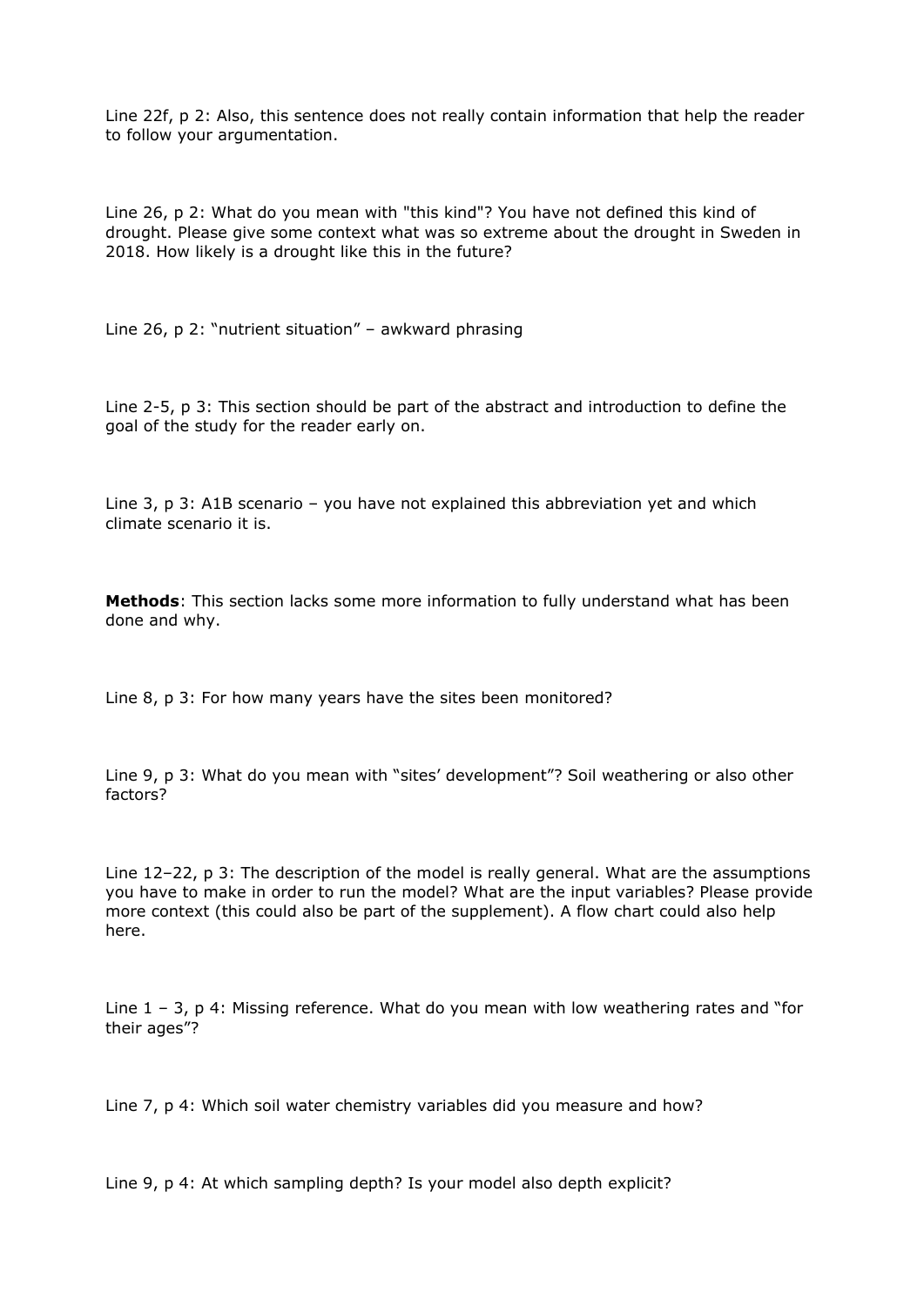Line 9, p 4: Why do you measure the organic layer? This layer should not be of relevance for soil weathering? Later you write that you use the mineral content of the first mineral layer for the organic layer – this seems to be an oversimplification.

Line 9, p 4: What means "most"? Is this variable needed for the model? If so, you should have this measurement for each site. Or explain, why and how you can use the same values across sites.

Line 10, p 4: What do you mean by 'few times'?

Line 10f, p 4: Can you give some more context? What do you mean it cannot be matched? If the site is so heterogeneous, how can you model it then and how can it be representative for the region?

Line 11, p 4: Better: "… soil water chemistry. This…"?

Line 12f, p 4: See my comment in the general section. I do not agree with your argumentation here and maybe you need to investigate this specific site better before you can use it for model exercises.

Line 14, p 4: You already write in the previous sentence that it is likely that there is variability in soil composition. You could easily test this by taking more soil samples, water chemistry and/or rock samples. This should probably be first addressed before modeling your site. Perhaps, your lysimeter and/or soil pit is not representative for the site.

Line 15, p 4: Maybe start a new paragraph after "…soils at the site too.", since you are now writing about the other sites and the land use history.

Line 15, p 4: What do you mean with "recently"?

Line 16, p 4: What do you mean by "strong"?

Line 17, p 4: Which elements exactly?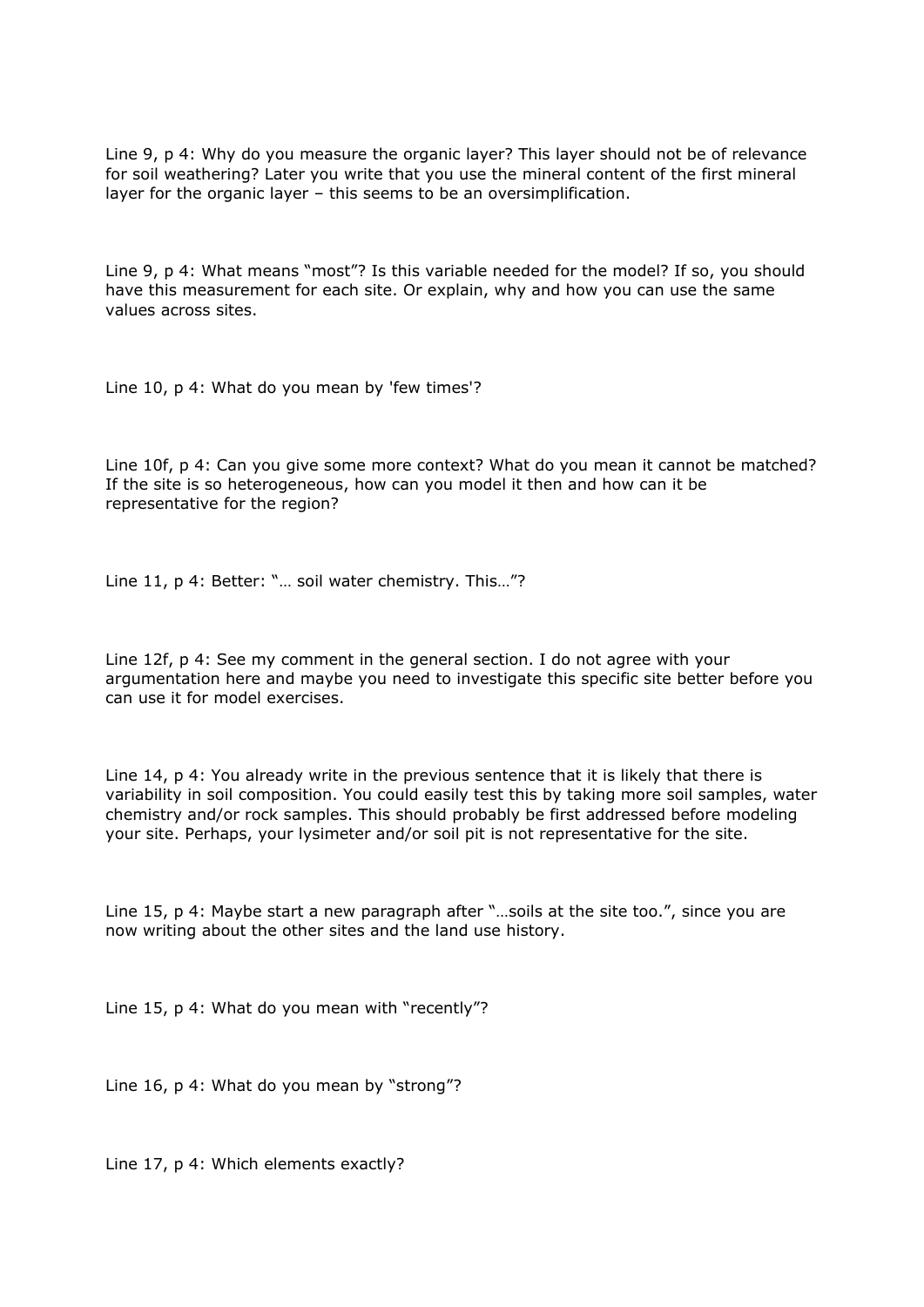Line 18, p 4: This is really descriptive and does not help to really understand the land use history of the sites (Why does the reader need to know that the sites were also described in another study?). Give all the necessary information for your study in this manuscript: Why did you selected clear-cutted sites and non-clear cutted sites? How can you compare the different sites in terms of their response to climate change if they have such a different land-use history? Try to provide a more comprehensive description of the sites (focus on the key things that are important for this study) and why you selected these sites - what are you trying to compare among sites? Different climate, land-use etc.?

Table 1, p 5: Are the reported values mean or median values? What about standard deviation or the range of the variables? What about detection limits and accuracy? The table is not well integrated in your text.

Figure 1, p 5: This is a very helpful overview figure and should probably come earlier in the text. Why are you providing information about PAR here? You have not discussed it before. How does it influence the weathering rates?

Line 2, p 7: Which ions are you referring to?

Line 7, p 7: Please provide this information also in your publication and do not only refer to another publication.

Line 8, p 7: What do you mean with "possible mineralogy"?

Line 8, p 7: What do you mean by "total chemistry"? Did you measure all elements?

Line 9, p 7: What kind of model is this? What are the input variables? How does it work?

Line 9, p 7: This sentence does not make sense to me. What do you mean by "average mathematical solution"?

Line 10, p 7: As written earlier, why do you need the organic layer for your model? Using the next (mineral layer) does not sound appropriate. Please provide more background to justify your assumption.

Line 11, p 7: Again, how do you know that this is representative for your site, if it does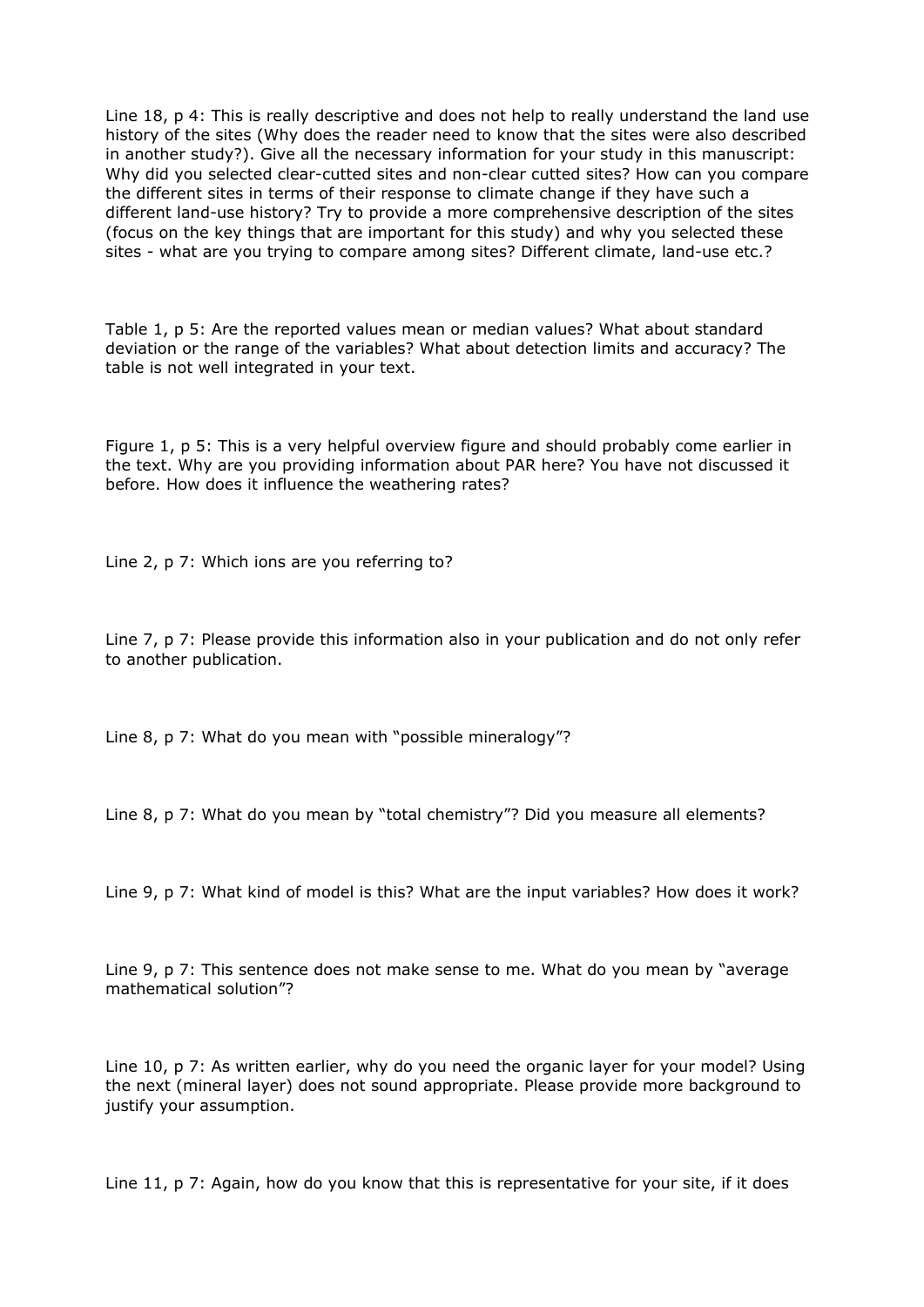not match with the other measurements?

Line 11, p 7: As an average for what?

Line 12, p 7: This seems to be a lot to me. Are you sure this is justified? I think you really need to have a better understanding of this site before modelling it.

Line 12, p 7: What do you mean by 'has been seen'? Since when can we 'see' mineral content?

Line 14, p 7: Awkward phrasing. I would actually argue that all of your sites have a coarse texture and that you cannot really say much about fine-textured soils. To me, your data does not allow you to make assumptions about the effect of soil texture. You could do some simple statistical tests to see if the sites differ significantly in their soil texture (if you do so, you should consider the compositional nature of your soil texture data). In addition, please provide the cut-offs you used to define clay, silt and sand. Furthermore, are the gravel class part of the sand class? Sand, silt and clay should add up to 100%. You can then also use the soil texture classification to say something about the differences (e.g. if there are real differences in soil texture).

Line 16f, p 7: What do you mean with "increasing intervals to the north"? Why?

Line 21, p 7: Why? Please describe the input variables in brief at the beginning (when you describe the model and what you are exactly trying to model) and explain their role/why they are needed.

Line 26, p 7: Please describe it also briefly here. It is not good practice just to refer to another publication that did it the same (or almost the same).

Line 27, p 7: Check grammar.

Line 27, p 7: For how many years was it kept constant? What are the time intervals?

Line 31, p 7: This information is not needed. Maybe delete: "were SMHI was a partner organization."?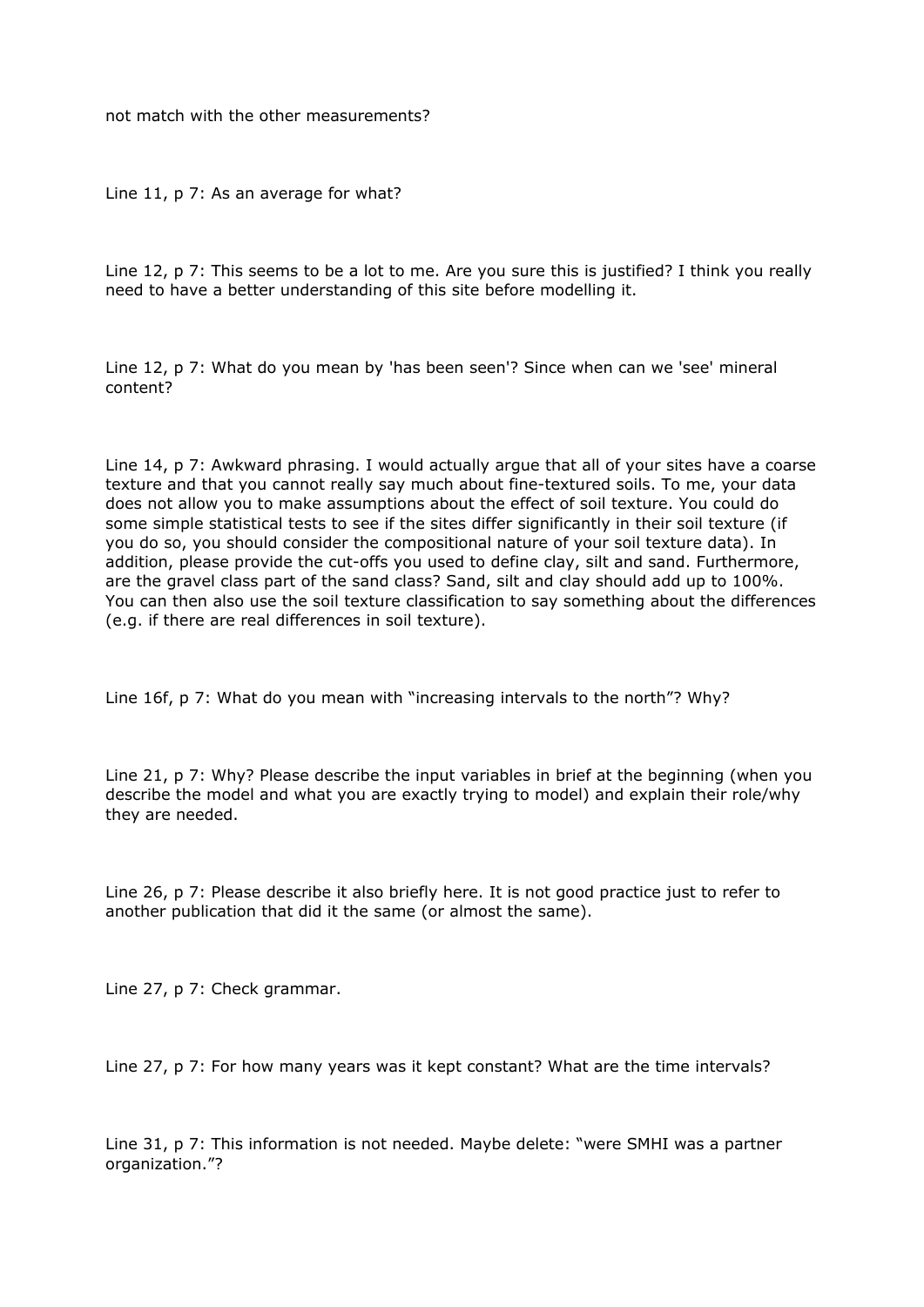Line 1, p 8: Are these assumptions you made or are they justified by any measurements or other studies? Please clarify and provide references.

Line 4–6, p 8: Again, why are these measurements needed and what is their specific role?

Line 11, p 8: What do you mean by bias correction of data from CLEO?

Line 13, p 8: Is this commonly done? If so, please provide references, if not, explain why you did it this way.

Line 26, p 8: "right level" - Awkward phrasing.

Line 27, p 8: I am not sure if your approach is better, since you have to make a lot of assumptions and without a more detailed description your exact methods, it is not possible to varify your assumptions and corrections. Why did you make all this effort, if you don't have the data from the sites? Using global products what probably just be fine – as you also write (since your results are similar to earlier approaches).

Line 31, p 8 to line 21, p 9: This information should probably be moved up. It would help the reader to have this information earlier in the method section to know what you mean with "climate base scenario" and "drought scenario".

Line 14f, p 9: Why are the drought years depending on the year of clear-cutting? I think you really have to make sure that you clearly state what you are modelling, which input variables are need and what are the output variables. I am missing the link between the forest management, and soil weathering and climate change in your manuscript.

Line 20, p 9: Why are the numbers in Table 2 are only based on two sites? What about the other sites?

Figure 2, p 10: Since the differences are not that big between the two scenarios, you could try to plot the differences instead of the absolute values for the two scenarios. Similar to your Table 2, but instead of showing % use the actual units. Yet, I am not sure if this will actually improve the figure or not. In your legend you only need to show the color for the two scenarios once; I don't see any squares in the figure, so you could delete this legend.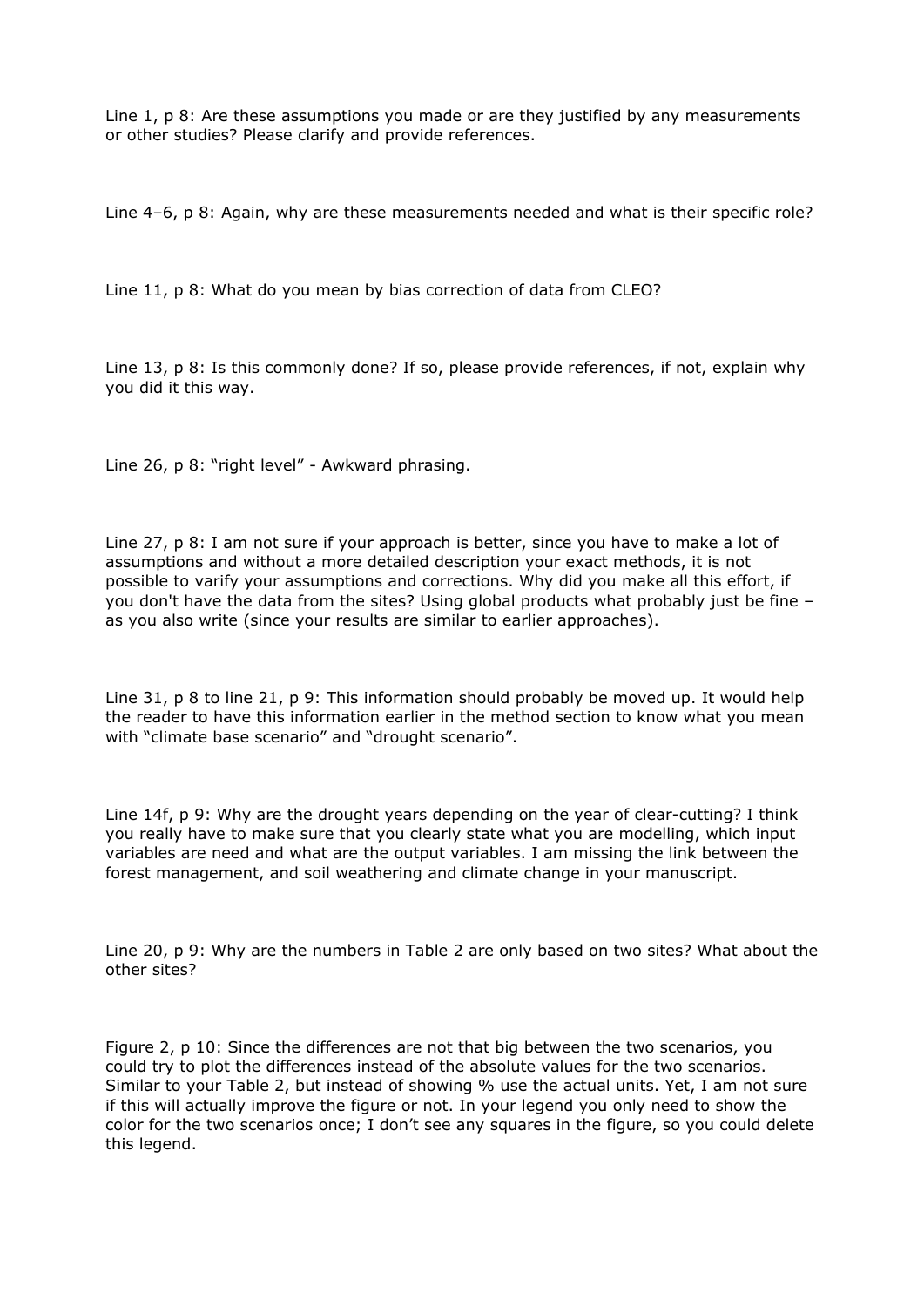**Results**: The findings are quite interesting, yet, the structure of the text needs to be improved. You may also consider presenting your results in a different value. At the moment, a direct comparison between the sites is difficult, due to their large differences in absolute weathering rates – normalizing the values might help which would allow to directly compare the relative changes across sites.

Line 9, p 11: Are you showing these results somewhere? Without any numbers it is difficult to verify these statements. As I said, your texture gradient is not that big, so I'm not sure if you can actually say that weathering is driven by soil texture. But, I might be wrong, so seeing the data what help here.

Line 14, p 11: Under which conditions will we see the largest increase in 1990–2019 and 2030–2059, and between 2030–2059 and 2070–2099? Also, didn't you model until 2100?

Line 16, p 11: Awkward phrasing: "In absolute values, Ammarnäs has by far the largest increase in weathering, as it has by far the largest weathering." What are the absolute values and what do you mean by "largest increase in weathering because of largest weathering? This sentence does not make sense to me. Same is true for the first sentence in the next paragraph (line 18, p 11). Maybe you should present your results in a different way, to account for the large differences in the absolute weathering rates which influences your relative values. You could normalize your weathering rates which would make it easier to compare the changes in the weathering rates across sites.

Line 18ff, p 11: Check sentence structure. If I understand it correctly, you are saying that in southern Sweden there is an increase in soil weathering in all four seasons, with winter showing the smallest increase?

Table 3, p 12: Add explanation of the acronym BC to your table. A table should stand alone without the text, so all acronyms used in the table should be explained below the table.

Figure 3, p 13: In the text you refer usually to southern and northern sites. Maybe you can add this information also to your figures to make it easier for the reader to know which site belongs were. You could use a color code for this or describe it briefly in the figure caption.

Line 2–13, p 14: Very nice description of the drought scenario and how these changes effect soil weathering in general. It might be useful if you provide some of the information already earlier in the text.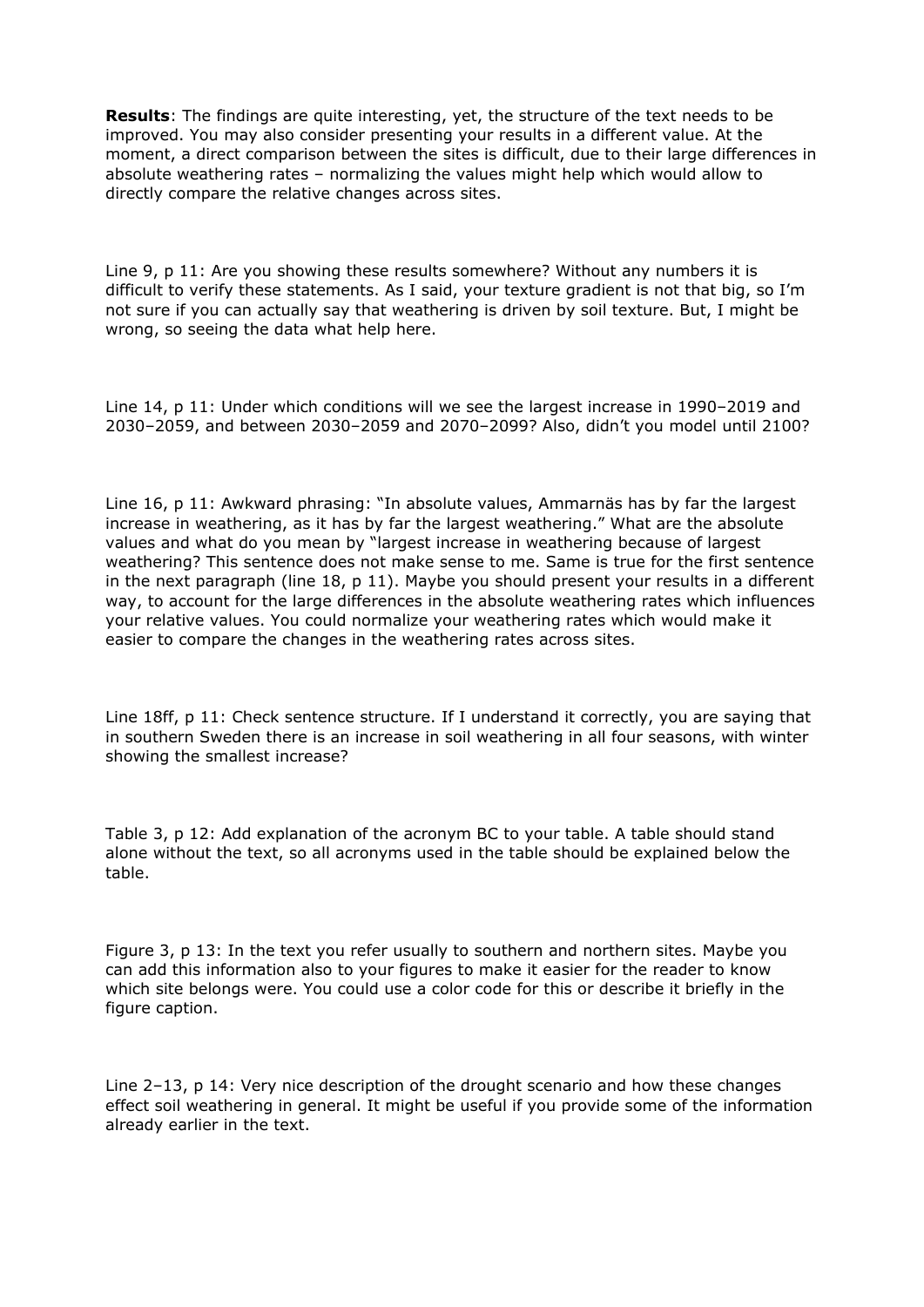Line 20f, p 14: Could you provide some more context? Which minerals are causing the differences? This is the first time that you are talking about differences in mineral weathering. You should probably provide some background information for this in the introduction and/or method section.

Table 4, p 15: "Averages, with standard deviation around the average in parenthesis." Check sentence structure. Maybe better: Average values with standard deviation in parenthesis. In addition, did you check the data distribution. Median values and median absolute deviation might be better to summarize your data.

Figure 4, p 16: Legend is missing and see comment about Figure 3.

**Discussion**: The discussion contains interesting thoughts, yet the structure of the text is not ideal. Some of the results discussed in the discussion section have not been presented in the result section. Part of the discussion reads like a result and/or method section.

Line 4, p 17: Again, I don't think you can support your finding that the highest weathering increase will be in summer with the fact that weathering is highest in summer.

Line 9, p 17: What are the implications for plant nutrition? Please support your discussion with references.

Line 13, p 17: Same as above: what are the implications for the ecosystems? Please provide some more background here. I think your discussion goes in the right direction and contains interesting thoughts, yet they need to be supported by references and also stated more clearly with more information.

Line 16, p 17: Have you really tested this? I cannot remember reading anything in your result section about this. Is this your own finding or is this statement based on literature? If the latter case is true, provide references.

Line 16–26, p 17: This should be part of the result section or when you describe the differences between sites. In my opinion, it does not really fit in the discussion here since you have not presented results about soil temperature. This section comes a little bit unexpected and needs to be integrated into the rest of the manuscript. Same is true for the following paragraph about soil acidification. In general, you can only discuss results that are presented in the result section.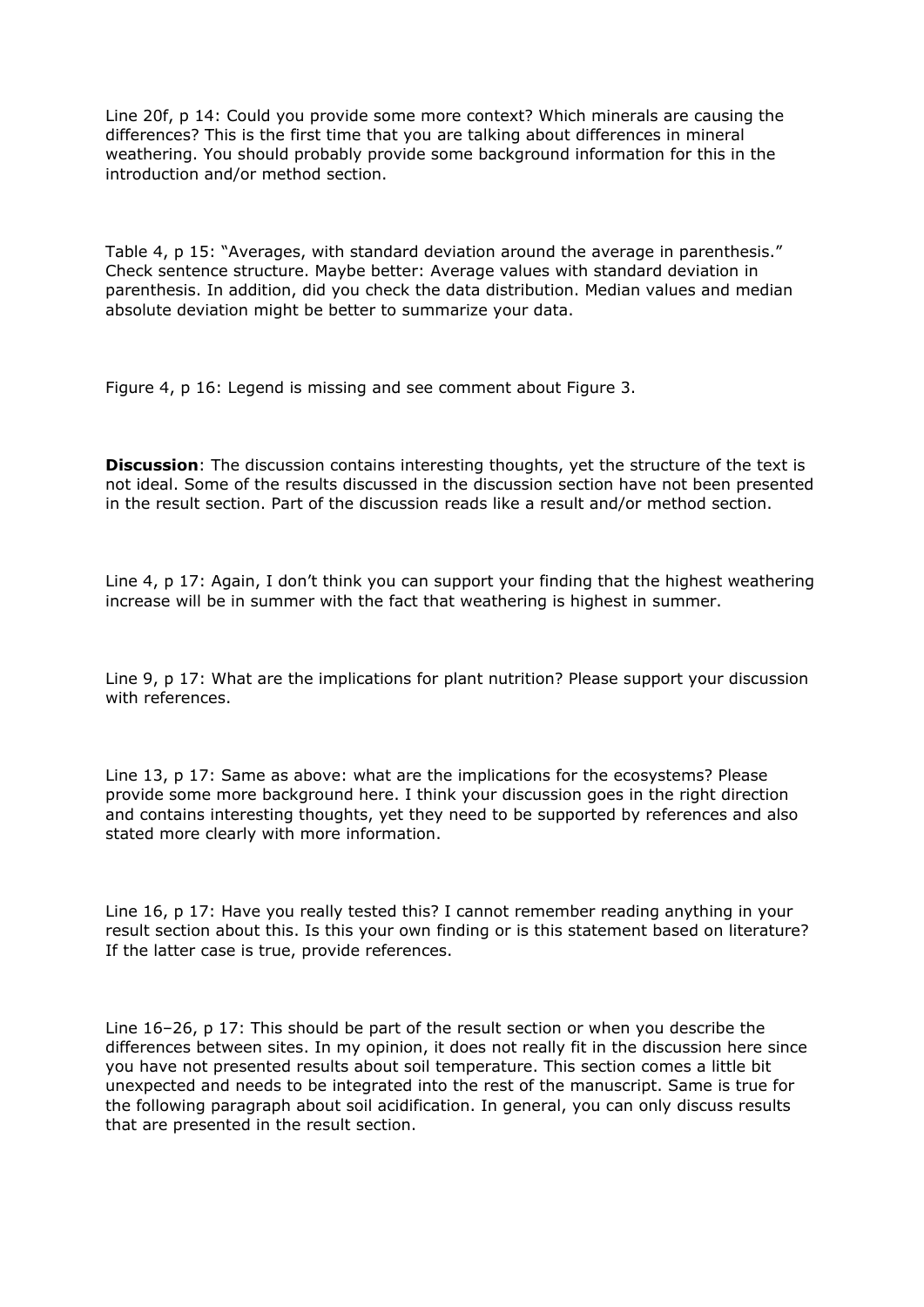Line 29–32, p 17: This sentence does not really contain information that help the reader to follow your argumentation. Under which condition does soil acidification decreases soil weathering and under which conditions does it increase soil weathering? This could be part of your introduction and in the discussion, you can discuss what you find for Sweden and why it might be different (or not) and what this tells us.

Line 26ff, p 18: This reads more like a method section.

Line 4–17, p 19: Not sure what this comparison is supposed to tell me. If understand it correctly, the other models show similar annual values, but do not provide seasonal results. Personally, I don't think you need a separate section for this. You can just point this out, when you present the annual values for your study, saying that these results are similar to other model approaches across Sweden.

Line 19, p 19: Accept for Västra Torup, your model does not seem to be capable to capture the variation in ANC. Yet, you have not really discussed the role of ANC for your study.

Line 22ff, p 19: This is an important finding and I think you need to discuss this more. I acknowledge that you have this section about limitations in the main text of the manuscript. Yet, I am wondering if your model structure is appropriate, since it looks like that your model is not capable of capturing site-specific properties.

**Conclusion:** This section summarizes the main findings well. Yet, I am not fully convinced that soil texture is among the main drivers of soil weathering in this study. I would like to see some more statistical tests to back-up this conclusion.

Line 23, p 20: "A1B climate change scenario"

Line 29, p 20: Again, I think for this conclusion you need to perform a few more tests. Firstly, do the sites significantly differ in their soil texture, secondly, can the results actually be linked to soil texture?

**Code/data availability**: I highly encourage the authors to publish their data and code in a repository. This can be done independently of publishing the code for the model.

Line 13, p 21: The code is not freely available, if it needs to be requested.